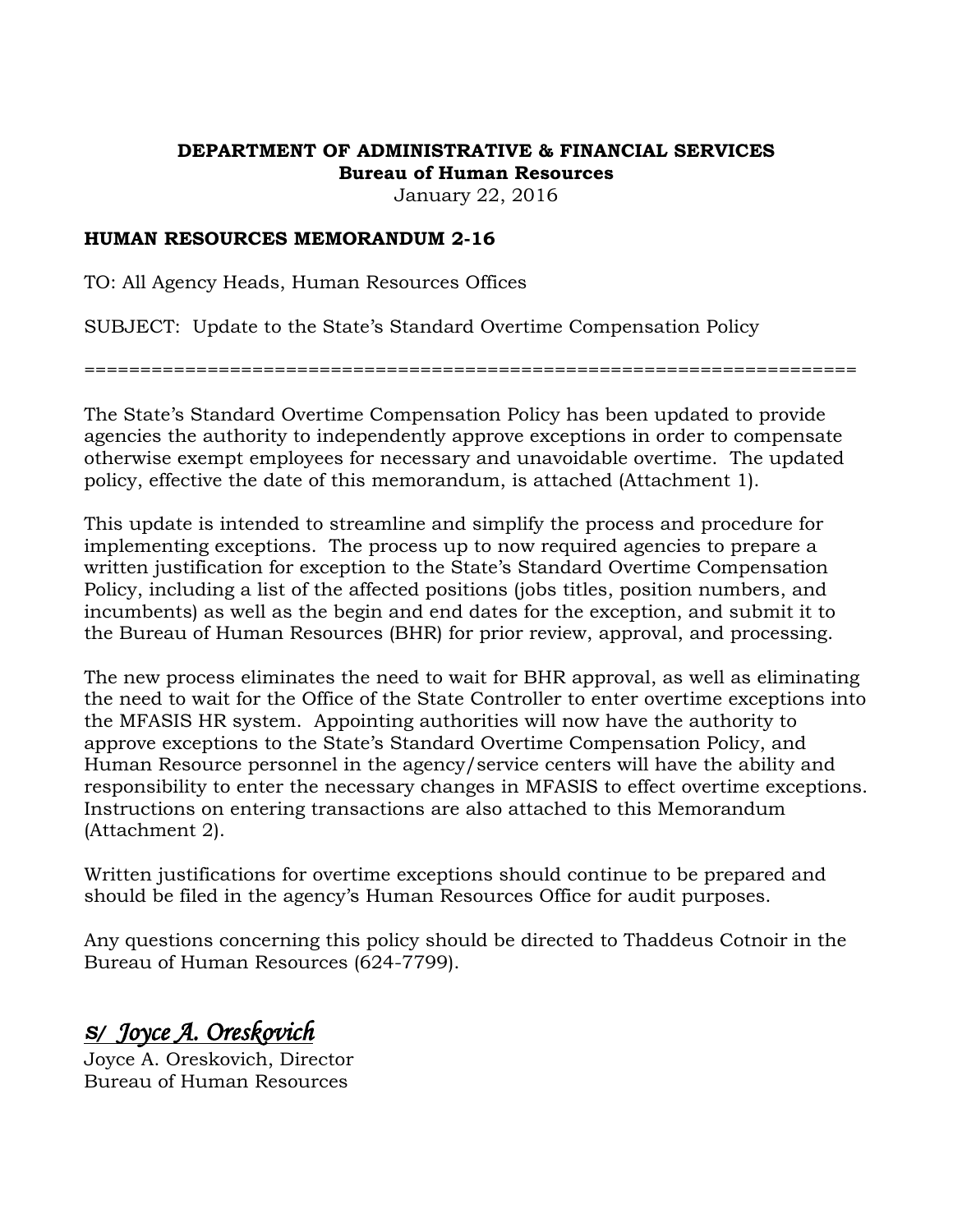# Attachment 1

### **STATE OF MAINE BUREAU OF HUMAN RESOURCES**

#### **January 22, 2016**

#### **STANDARD OVERTIME COMPENSATION POLICY**

It is the State of Maine's policy to comply with the minimum wage and premium overtime compensation requirements of the federal Fair Labor Standards Act (FLSA) and Maine law. Ordinarily, employees in positions that are in classifications above Pay Grade 21 and are found "exempt" from the premium overtime compensation requirements of the FLSA and Maine Law are not eligible for overtime compensation based on additional hours worked beyond the standard 40 hours per week. However, there may be some circumstances when exempt employees are required to work excessive hours and may be compensated for these hours on an exception basis.

#### **EXCEPTIONS TO STANDARD OVERTIME COMPENSATION POLICY**

In instances where the employing agency can justify that overtime is *required* for specified exempt employees, that the overtime required is *excessive*, and that the overtime *cannot be avoided* (for example, by the use of flexible work schedules), the appointing authority may approve an exception.

Exceptions provide overtime compensation at the straight-time rate for all overtime hours actually worked.

#### **Approved exceptions satisfy the following conditions:**

1. The overtime hours are excessive.

 $\overline{a}$ 

- 2. The overtime hours are required of the exempt employee.
- 3. The work to be completed cannot be done without scheduled overtime hours.
- 4. Exceptions are documented and approved in advance of the overtime to be worked<sup>1</sup>. Appropriate documentation of exception requests and approvals must be maintained by the Human Resources office for the agency.

 $<sup>1</sup>$  It is understood that some exceptions are unforeseeable, such as natural disasters or military action. In these limited</sup> circumstances, retroactive exceptions may be approved, with appropriate justification maintained.